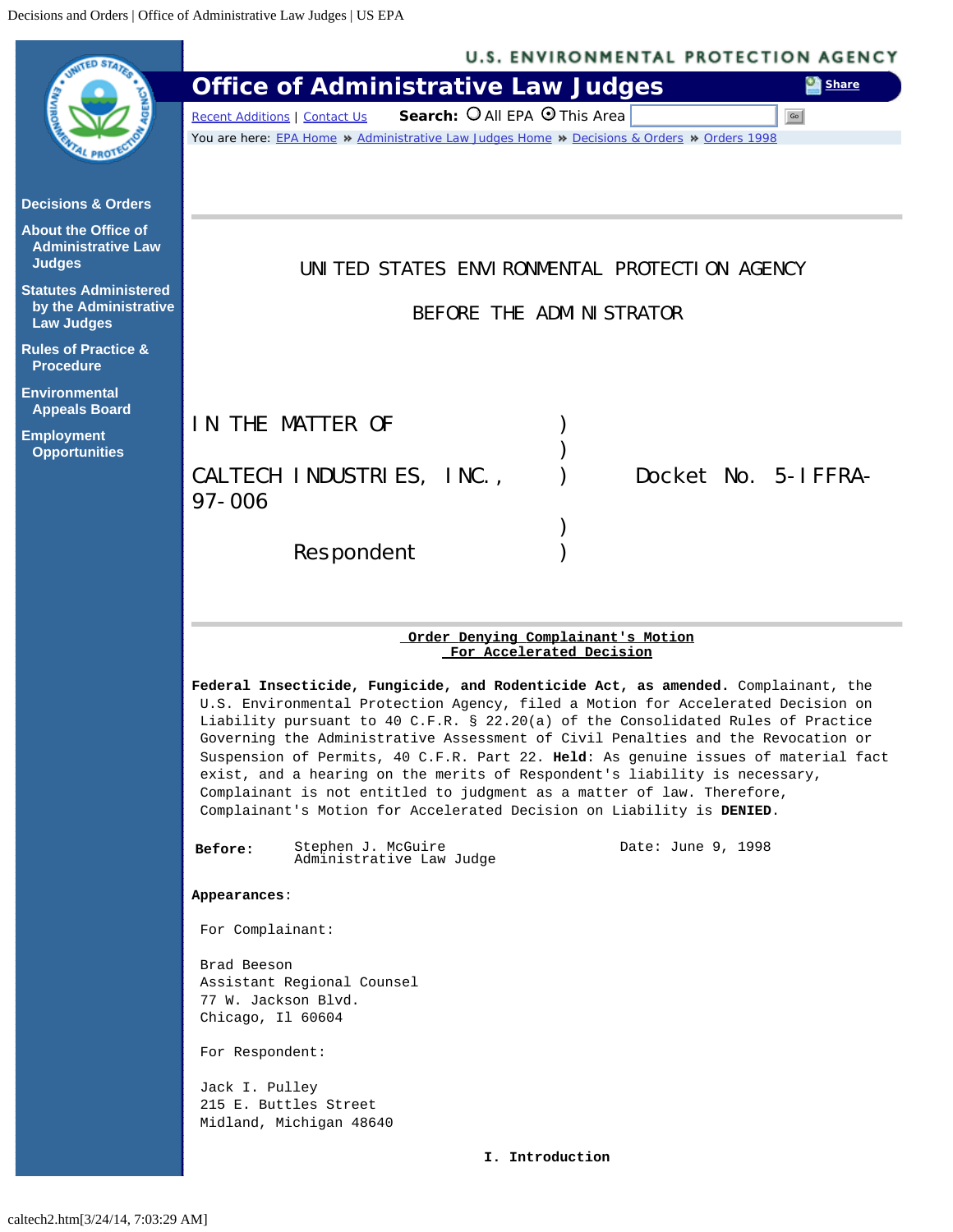On September 9, 1996, a Michigan Department of Agriculture inspector, conducted an inspection under the authority of the Federal Insecticide, Fungicide, and Rodenticide Act (FIFRA), to obtain samples of any pesticide or devises packaged, labeled and released for shipment. During this inspection, the inspector obtained an invoice (Number 026608), dated August 30, 1996, documenting the sale of the unregistered product, "Hospital Cleaning Towels with Bleach" (HCTB) to Henry Schein Inc., a medical products distribution company in New York. HCTB was manufactured by Caltech Industries Inc., a Michigan corporation located in Midland, Michigan, which manufactures and distributes a variety of infection control products for surface cleaning and disinfecting in health care facilities.

Complainant, the U.S. Environmental Protection Agency (EPA), filed a Complaint against Caltech Inc. on April 30, 1997, charging Respondent with one count of selling and distributing an unregistered pesticide in violation of FIFRA § 12(a)(1) (A), 7 U.S.C. § 136j(a)(1)(A). Complainant assessed a proposed penalty of \$4,500 pursuant to FIFRA § 14. Respondent filed its Answer on May 29, 1997, wherein Respondent denied, *inter alia*, that HCTB was a pesticide as defined in § 2(u) of the Act.

On March 5, 1998, Complainant filed a Motion for Accelerated Decision on Liability and Memorandum in Support. In its Motion, Complainant asserts that there is no genuine issue of material fact and as a matter of law, Respondent is liable for selling and distributing an unregistered pesticide in violation of § 12(a)(1)(A) of the Act. In support of its Motion, Complainant attached the statement of Mr. Robert Bennis of EPA's Office of Prevention, Pesticides, and Toxic Substances, who concluded, at Exhibit 3, that the marketing claims associated with sale of HCTB were pesticidal in nature, including the terms "decontaminate" and "infection control".

Respondent filed its Response to EPA's motion on March 25, 1998, asserting that Caltech's intent was not to market a pesticide, that the Complainant's argument is misplaced when it fails to consider the issue in the context of the intended use of the product in the directed marketplace, i.e., the health care industry, and that no pesticidal claims were made on the product or in its promotional material. Further briefing was ordered and filed by the parties on June 1, 1998.

## **II. Standard for Accelerated Decision**

The Consolidated Rules of Practice, § 22.20(a) authorizes the Administrative Law Judge to "render an accelerated decision in favor of the Complainant or Respondent as to all or any part of the proceeding, without further hearing or upon such limited additional evidence, such as affidavits, as he may require, if no genuine issue of material fact exists and a party is entitled to judgment as a matter of law as to all or any part of the proceeding."

It is well-established that this procedure is analogous to the motion for summary judgment under Rule 56 of the Federal Rules of Civil Procedure. In the Matter of CWM Chemical Services, Inc., Docket No. TSCA-PCB-91-0213, TSCA Appeal No. 93-1, 1995 EPA App. LEXIS 20; 6 E.A.D. 1, May 15, 1995; and In the Matter of Harmon Electronics, Inc., RCRA Docket No. VII-91-H-0037, 1993 RCRA LEXIS 247, August 17, 1993.

The burden of showing there exists no genuine issue of material fact is on the party moving for summary judgment. Adickes v. Kress, 398 U.S. 144, 157 (1970). In considering such a motion, the tribunal must construe the factual record and reasonable inferences therefrom in the light most favorable to the non-moving party. Cone v. Longmont United Hospital Assoc., 14 F.3d 526, 528 (10th Cir., 1994). A simple denial of liability is inadequate to demonstrate that an issue of fact does indeed exist in a matter. A party responding to a motion for accelerated decision must produce some evidence which places the moving party's evidence in question and raises a question of fact for an adjudicatory hearing. In the Matter of Bickford Inc., Docket No. TSCA-V-C-052-92, 1994 TSCA LEXIS 90, November 28, 1994.